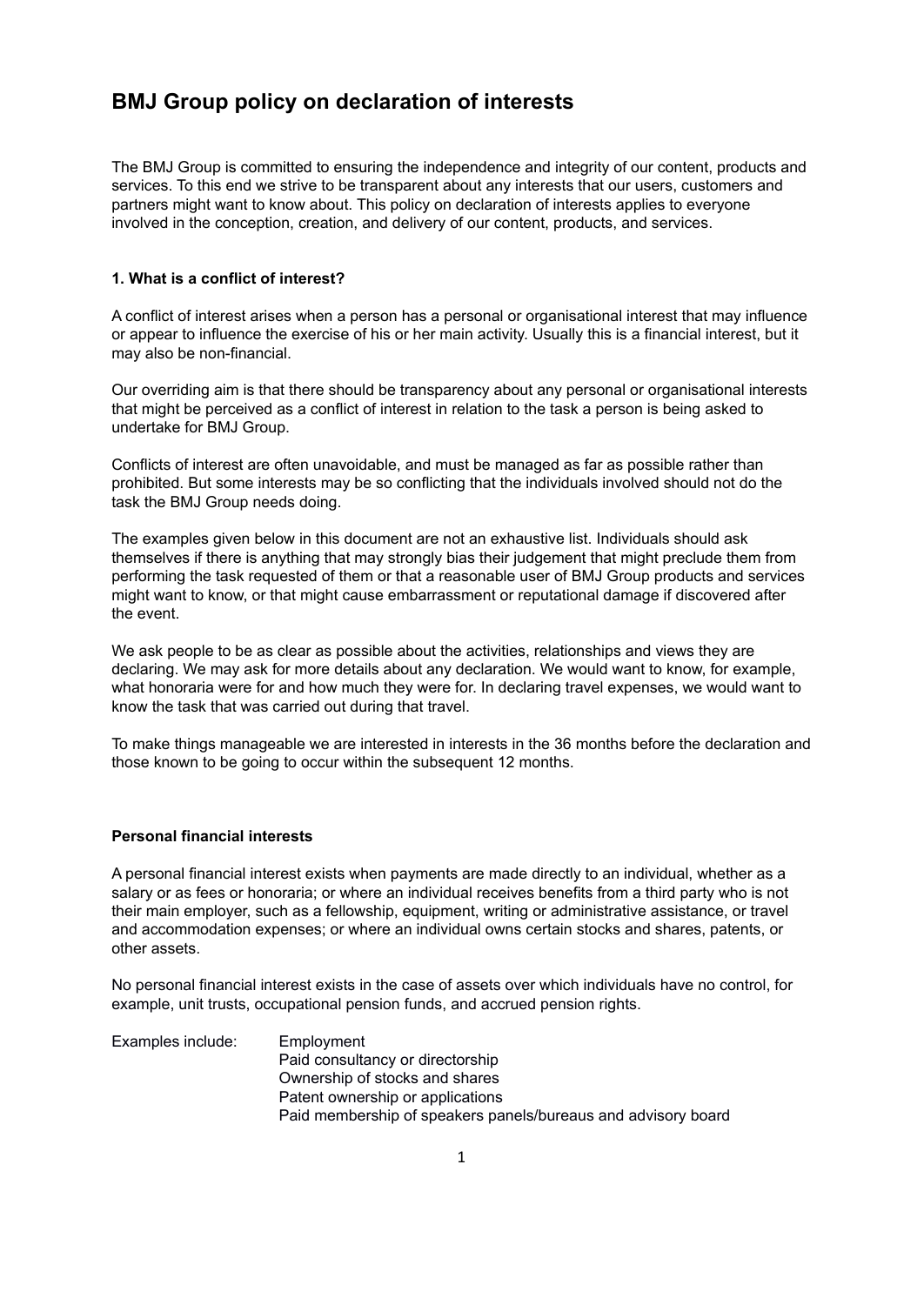Acting as an expert witness. Being in receipt of a fellowship, equipment, writing or administrative support Travel and accommodation expenses. Writing or consulting for an educational company

#### **Organisational financial interests**

An organisational financial interest exists where the interest belongs at arm's length to the individual—for example, where payments are made to the individual's organisation rather than to their own bank account.

Examples include: Research grants Funds for staff or department

#### **Non-financial interests**

Non-financial interests can take many different forms, including personal or professional relations with organisations and individuals, and strongly held beliefs. Those that we want people to declare are unpaid positions which might have a bearing on the product or service being delivered by BMJ Group.

In addition, we encourage people to declare other personal interests that they consider may be a conflict of interest in the context of the task they are being asked to perform for the BMJ Group.

Examples include Unpaid officership of advocacy, charity, non-governmental organisation or relevant professional group. Unpaid membership of a guidelines panel. Unpaid advisory positions in commercial organisations Personal relationships with authors or editors of material, including having held grants, co-authored articles or papers or worked together

#### **Interests of related parties**

Conflicts of interest may also arise where a related party (spouse, partner, or other close family member) has a financial or non-financial interest as described above that could be seen to conflict with the task a person is being asked to undertake for BMJ Group.

Examples include: A spouse holding stocks or shares or being on the board of an organisation that might be affected by the task the person is doing for the BMJ Group.

#### **2. When will you be asked to make declarations of interest?**

We expect people to make declarations of interest before taking up any work for the BMJ Group or entering into a contract with us for your services.

Where the BMJ Group is recruiting new staff, a declaration of interests will be requested as part of the job application.

If we invite you to join an advisory board, or commission an article, lecture, or peer review report from you, we will ask you to declare your interests at the first approach in case there are conflicts of interest that preclude you from accepting the invitation.

Research articles submitted for consideration must be accompanied by a completed declaration. **3. Dealing with declarations of interest**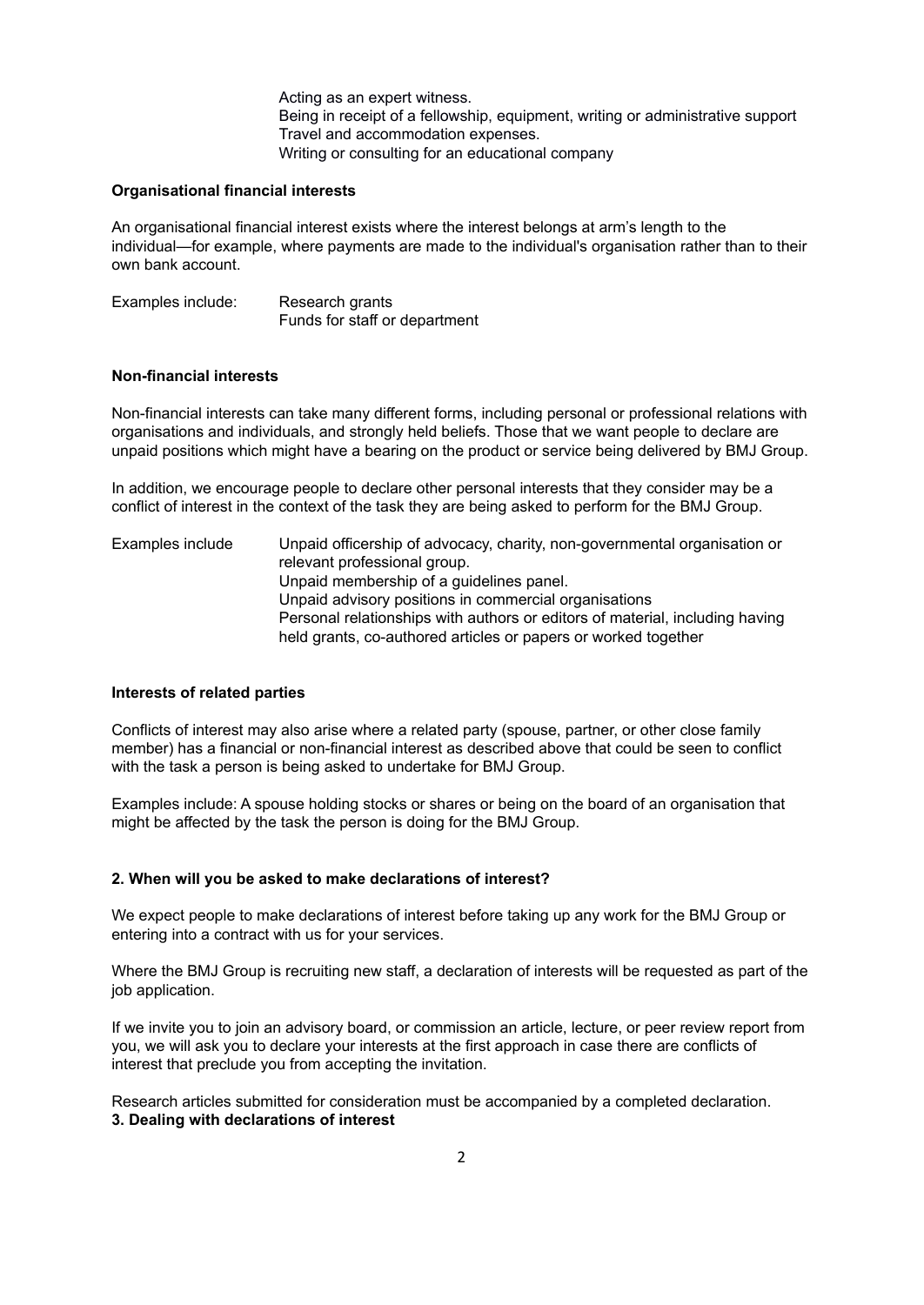In most cases disclosure will be sufficient, but in some cases an interest may be too conflicting. These are most likely to be current financial relationships or contractual arrangements that appear to prevent an individual from providing an unbiased expert judgement, e.g. where a person has signed a contract in which he or she agrees to be paid for advocating the opinion of that organisation or company. Any such conflicts would be discussed with the person who has disclosed them.

Decisions about whether or not an interest disqualifies the person from taking on a particular task for the BMJ Group will be taken by the relevant senior staff member. There would be a right to appeal to the head of the relevant department.

If a full declaration was not made at the time and a conflict of interest comes to light after the event, the BMJ Group reserves the right to retract any content affected by this conflict. The BMJ Group may also seek to terminate contracts or employment affected in this way, and may choose not to work with the individual in the future.

# **4. Who should declare?**

All of the following people are asked to declare their interests before working for or undertaking a task for the BMJ Group

- Members of staff
- Members of the BMJ Group board
- Editors in chief of BMJ journals and products
- **●** Members of Group advisory boards
- **●** Consultants, contractors, and freelancers producing material for Group products and services, authors, series editors, peer reviewers.

We also encourage our partners and the co-owning societies we work with to use our declaration of interest policy and forms.

## **5. What happens to declarations?**

Whenever possible, we will publish conflict of interest statements alongside the material to which it relates: at product level on the relevant website for senior staff, board members, and advisors and otherwise at the level of the article, module, or event.

Speakers at BMJ Masterclasses or conferences will be asked to show a slide summarising their declaration at the beginning of their talk.

We will review staff, board member, and advisor conflicts of interest annually.

Where material is peer reviewed, declarations will be sent to the peer reviewers.

The BMJ Group has regular brand integrity meetings where it will regularly review declarations of interest policies and audits of decisions.

Declarations of interest are kept on file in accordance with our Information Governance policies.

## **FG, LD, RM. 10 October 2012**